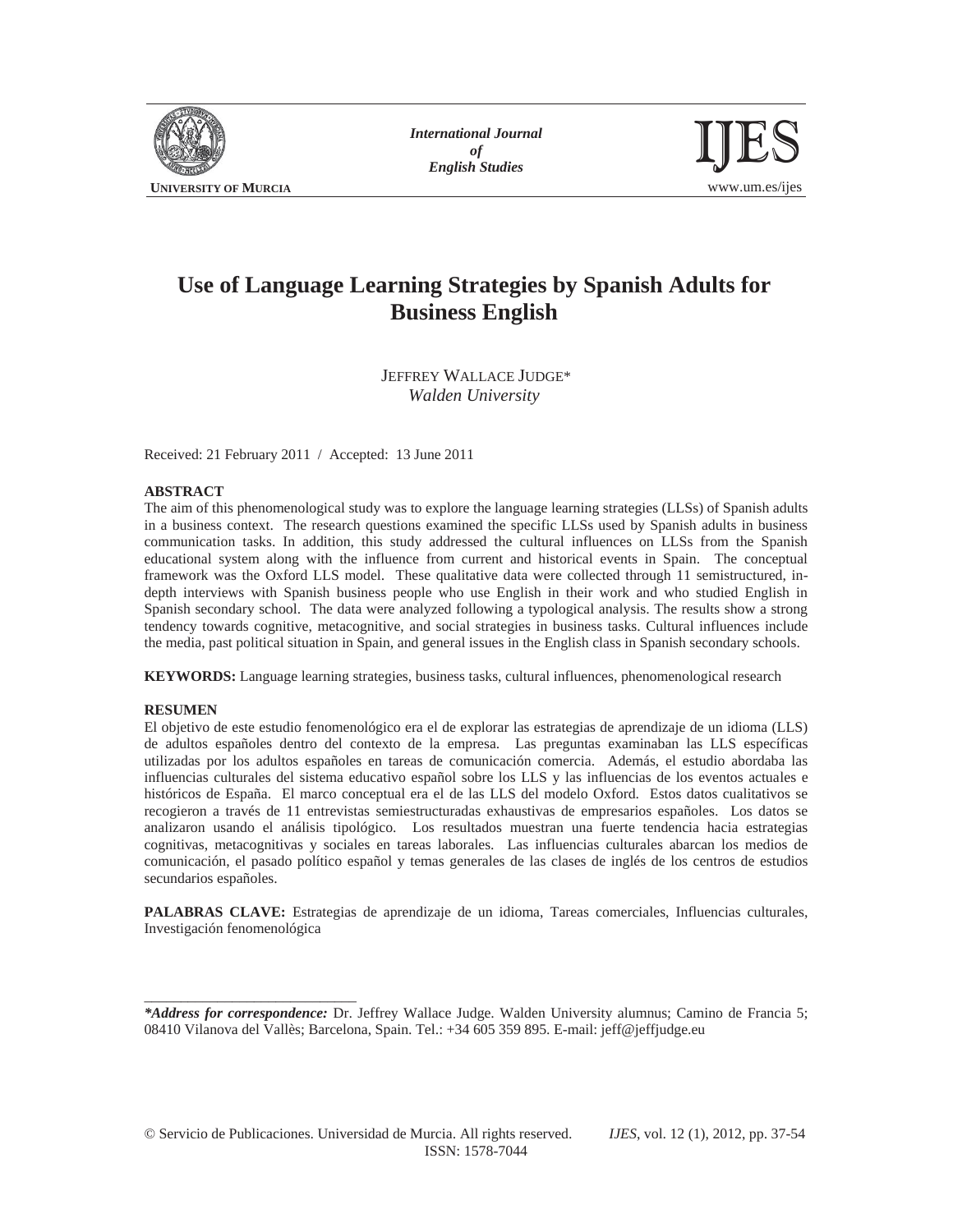## **1. INTRODUCTION**

Language learning strategy (LLS) research began in the 1970s with two studies by Rubin (1975) and by Stern (1975). Both authors studied similar questions: Rubin asked how successful language learners achieve success, and Stern asked what successful language learners do that the poor language learners do not do. More recently, Oxford (1990) wrote a foundational book on LLSs that is still used today as a reference point in the field due to its extensive taxonomy and its data collection tool. Oxford created six subcategories of LLSs: memory strategies, compensation strategies, cognitive strategies, metacognitive strategies, affective strategies, and social strategies. The other main contribution of Oxford's work was the development of the strategy inventory for language learning (SILL) for data collection in LLS research. The SILL is a quantitative questionnaire used to measure the frequency of strategy use in language learners.

In the recent literature on LLSs, studies have been conducted on numerous populations. In the Far East, researchers conducted studies on China (Bin, 2008; Gao, 2006; Jiang & Smith, 2009; Jie & Xiaoquing, 2006; Manfred, 2007; Nisbet et al., 2005; Parks & Raymond, 2004; Quingquan et al., 2008; Rao, 2005; Rao, 2006; Yang, 2007), Japan (Cross, 2009; Grainger, 2005; Ikeda & Takeuchi, 2006; Mizumoto & Takeuchi, 2009; Nakatani, 2005; Nakatani, 2006; Yabukoshi & Takeuchi, 2009), Korea (Hong-Nam & Leavell, 2007 & Lee & Oxford, 2008), Taiwan (Chen, 2009; Hsiao, 2004; Ju, 2009; Lai, 2009; Wu, 2008; Yang, 2007), Thailand (Baker & Boonkit, 2004), Indonesia (Lamb, 2004), Malaysia (Wong, 2005), Singapore (Zhang, Gu, & Hu, 2008), and a combination of Confucian heritage cultures (Woodrow, 2005 & Woodrow, 2006). In the Middle East, studies were conducted in Iran (Akbari & Hosseini, 2008; Akbari & Tahririan, 2009; Noormohamadi, 2009; Rahimi et al., 2008), Kuwait (Abou Baker El-Dib, 2004), Palestine (Khalil, 2005), Saudi Arabia (McMullen, 2009), Turkey (Saricoban & Saricaoglu, 2008 & Tercanlioglu, 2004), and Qatar (Riazi, 2007). In Africa, one researcher studied a population in Botswana (Mokuedi Magogwe & Oliver, 2007). In North America, Brown (2006) conducted a LLS study on university students from the United States. In Western Europe Gallagher-Brett (2007) conducted a study on German language students in England. Only one study conducted research on a population in Western Europe (Gallagher-Brett, 2007) while no LLS research was conducted on Spaniards. Therefore, the absence of studies in this particular population revealed a gap in the literature.

In the reviewed literature, the LLS studies collected and analyzed data on numerous variables. The most common variable found in LLS research was proficiency level (Abou Baker El-Dib, 2004; Bin, 2008; Ikeda & Takeuchi, 2006; Jie & Xiaoquing, 2006; Ju, 2009; Khalil, 2005; Mokuedi Magogwe & Oliver, 2007; Nisbet *et al.,* 2005; Oxford et al., 2004; Quingquan et al., 2008; Rahimi et al., 2008; Saricoban & Saricaoglu, 2008; Wu, 2008; Yabukoshi & Takeuchi, 2009; Yang, 2007; Zhang et al., 2008). The next most researched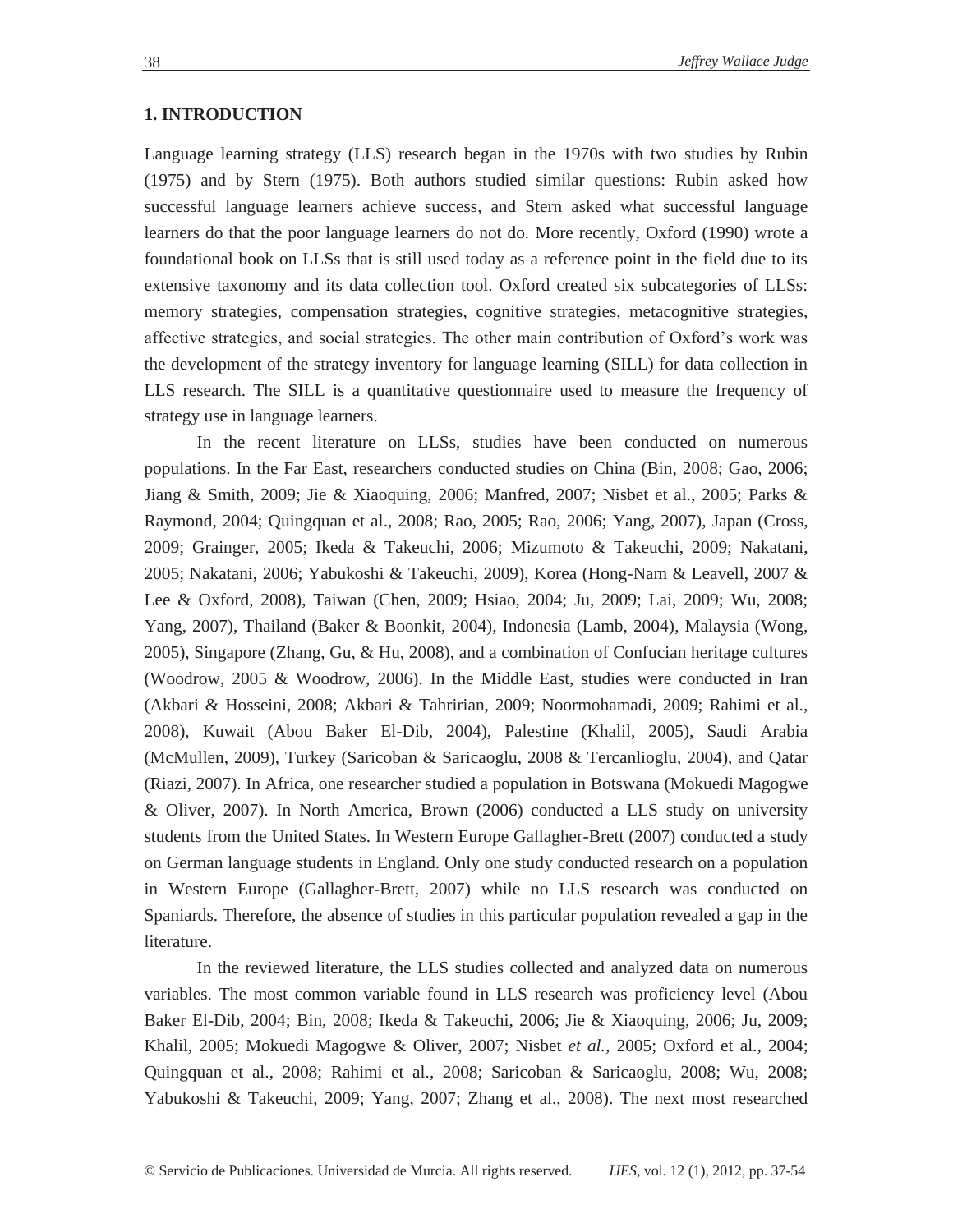variable was LLSs, that is, indentifying the LLSs of the population investigated (Akbari  $\&$ Tahririan, 2009; Alptekin, 2007; Bin, 2008; Brown, 2006; Jiang & Smith, 2009; Lai, 2009; Manfred, 2007; Mokuedi Magogwe & Oliver; Riazi, 2007; Saricoban & Saricaoglu; Wong, 2005). The gender variable also appeared frequently in the literature in order to understand if men and women use LLSs differently (Abou Baker El-Dib, 2004; Graham, 2007; Lee & Oxford, 2008; McMullen, 2009; Nisbet et al., 2005; Rahimi et al., 2008; Saricoban & Saricaoglu, 2008; Tercanlioglu, 2004; Yabukoshi & Takeuchi, 2009).

Numerous other variables appeared in the reviewed literature but with less frequency and repetition as in the case of the proficiency and gender variable. Such variables included multiple intelligence (Akbari & Hosseini, 2008), skill based LLSs in vocabulary (Akbari & Tahririan, 2009), reading (Ikeda & Takeuchi, 2006 & Zhang et al., 2008), and writing (Hung, 2009). Other variables included learning style (Chen, 2009; Jie & Xiaoquing, 2006; & Rahimi et al., 2008), grade level (Chen, 2009), age (Mokuedi Magogwe & Oliver, 2007; Saricoban & Saricaoglu, 2008; Zhang et al., 2008), student versus teacher perceptions of LLSs (Griffiths, 2007), monolingual versus bilingual students (Hong-Nam & Leavell, 2007), major of study (Lee & Oxford, 2008; McMullen, 2009), English learning self-image (Lee & Oxford, 2008), self-efficacy beliefs (Mokuedi Magogwe & Oliver, 2007; Wong, 2005), motivation (Manfred, 2007; Rahimi et al., 2008), student anxiety level (Noormohamadi, 2009), and years studying English (Rahimi et al., 2008).

In the area of culture, Riazi (2007) acknowledged the need to study various cultural backgrounds in LLS research, but very few articles actually collected data on culture. Four studies investigated the appropriateness of the SILL with their specific research population (Grainger, 2005; Lee & Oxford, 2008; Rao, 2005; Rao, 2006). Grainger (2005) wanted to test the appropriateness of the SILL with Japanese students due to their orthographic writing system. Lee and Oxford (2008) inquired about the appropriateness of the SILL with Korean students while Rao (2005) and Rao (2006) wanted to test the SILL with Chinese students due to the susceptible Western bias of the SILL.

Only two articles in the literature review collected data on the influence of culture on LLSs (Lee & Oxford, 2008; Rao, 2005). These articles sought to confirm the appropriateness of the SILL for their research population. Rao (2005) had specific research questions that inquired about the link between Chinese students LLSs and their cultural and educational background. In order to inquire about the cultural appropriateness of the SILL Rao (2005) used diaries and interviews. In the diaries, the research participants wrote their LLSs inside and outside the classroom for a one week period. Therefore, the diaries only identified LLS choice, but not cultural influences. In addition, Rao (2005) conducted interviews with the participants inquiring about their English learning experience. These interviews and the author's 10 years of EFL teaching in China helped Rao (2005) to understand the cultural influences on the Chinese student's LLSs.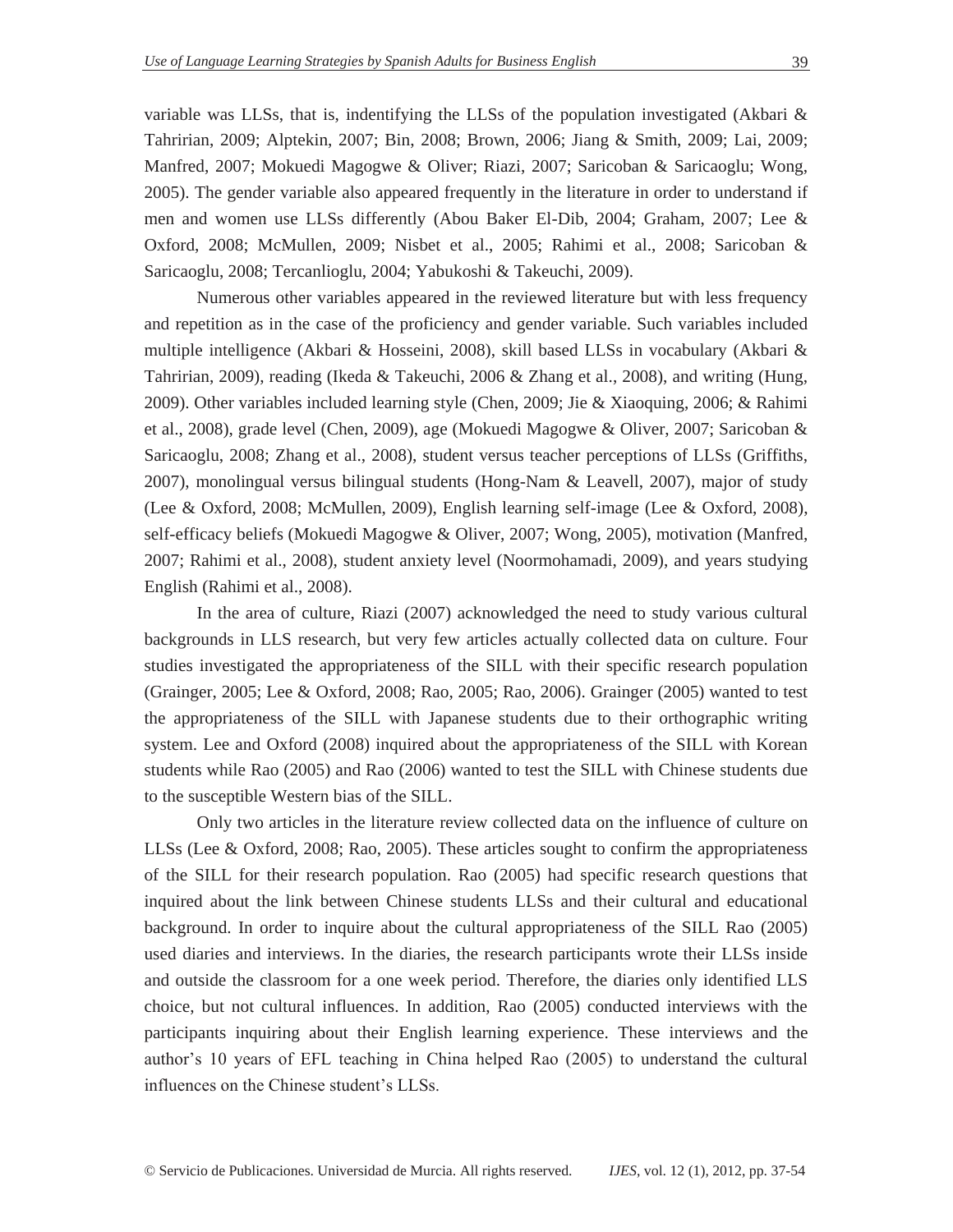Lee and Oxford (2008) also collected data on the cultural factor. These researchers added two qualitative questions on the SILL in order to inquire about the cultural appropriateness of the SILL with Koreans. One of the qualitative questions asked the SILL participants to list any strategies that they employed and were not mentioned in the SILL. In the second qualitative question, the researchers asked the participants to list any strategy in the SILL that was particularly difficult to use in the Korean EFL context. Lee and Oxford (2008) added these two qualitative questions to the SILL for a twofold purpose. First, they wanted to encounter any relationship between LLS use and culture. Second, they wanted to check the validity of the SILL in an EFL environment where EFL students have limited opportunities to speak with native English speakers.

Some of the researchers in the reviewed literature indicated a need for more qualitative research methods in LLSs (Abou Baker El-Dib, 2004; Lai, 2009; Quingquan et al., 2008; Tseng et al., 2006; Wong, 2005; Woodrow, 2005). Abou Baker El-Dib (2004) explained that interviews may be the best way to measure the LLSs of students. Akbari and Tahririan (2009) mentioned that interviews could obtain information that other methods could not reveal. Interviews are useful to probe students for more detail (Gallagher-Brett, 2007), to confirm their understanding of a quantitative questionnaire (Baker & Boonkit, 2004), to gain deeper insight into LLSs (Quingquan et al., 2008 & Wong, 2005), and to provide clarification (Grainger, 2005). Therefore, it appears that many researchers agree with the need for qualitative research in the field of LLSs along with the effectiveness of interviews as a data collection tool.

Cohen and Macaro (2007) edited a book that reviewed the research and practice of LLS over the last 30 years. The book provides a comprehensive dialogue of LLS since inception in the 1970s. The book employed a systemic review process to ensure the inclusion of all relevant LLS research, including the following areas: listening, reading, speaking, writing, and vocabulary.

The present study was pursued for two reasons: (a) the lack of knowledge in business English LLSs of Spanish adults, and (b) the importance of English in Europe. In reference to the first reason, none of the studies in the background literature focused on the specific culture of Spanish adults or in the area of business English tasks. Therefore, this study contributed to the LLS knowledge base by exploring LLSs in the business tasks of Spanish adults.

The second reason to pursue this study was due to the importance of English in Europe. The use of English in Europe affects not only business but also education, research, and international relations. English has become Europe's *lingua franca* (Hofstede, 2001), the most commonly used language when Europeans of distinct first languages communicate (Breiteneder, 2008). Due to this high importance of English in Europe, many business tasks such as meetings, presentations, phone calls, and e-mails are conducted in English throughout Europe. Furthermore, the ability to communicate in English can influence an employee's advancement opportunities in a company (Desai, 2008).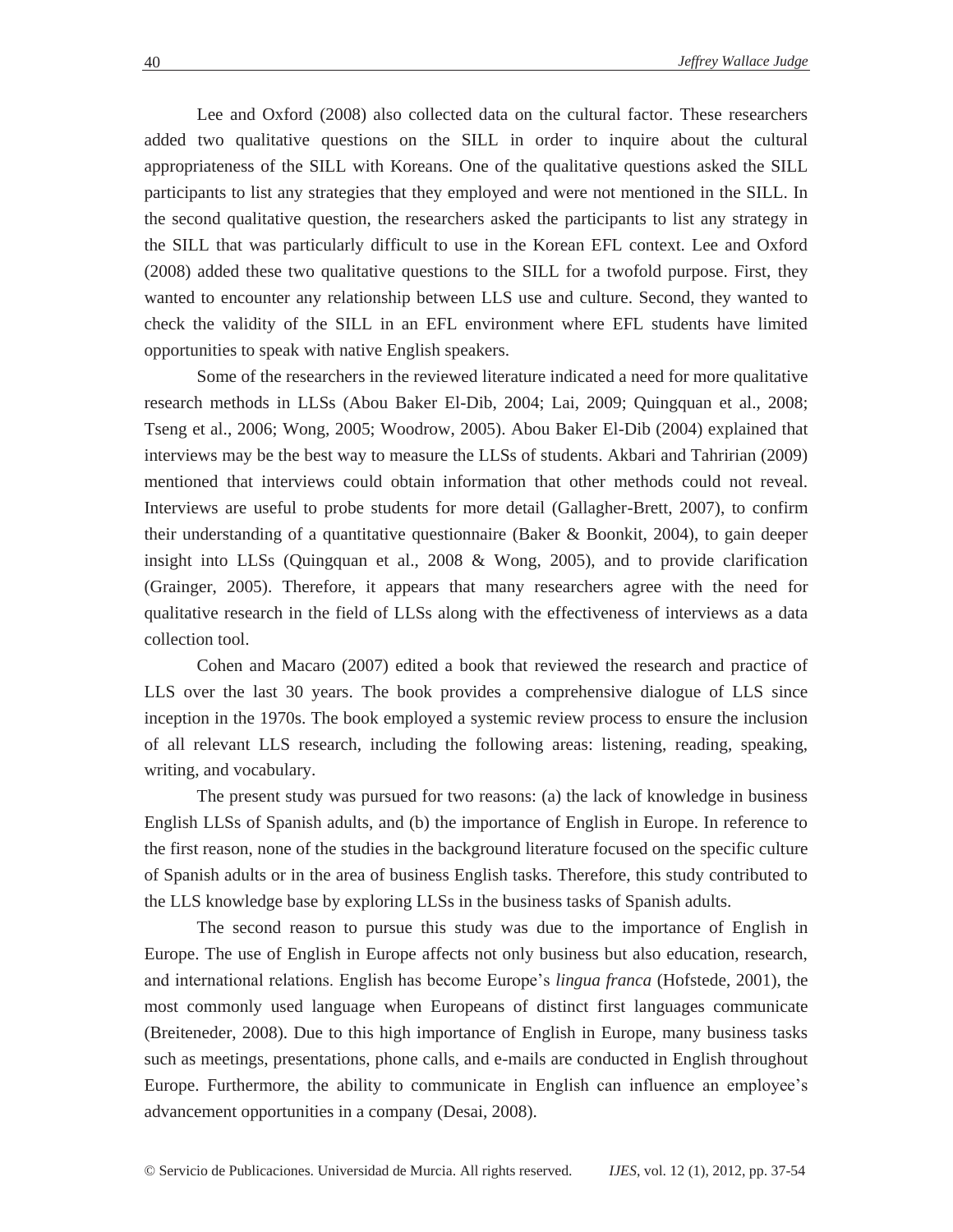# **2. METHOD**

The purpose of this phenomenological study was to explore the common and shared experiences of Spanish adults in using LLSs while engaged in business communication tasks. The conceptual framework in this study was Oxford's (1990) LLS model. Oxford's model was chosen due to its thorough categorization of LLSs and for its frequent mention and use in the literature. Oxford divided LLSs into six groups: memory, cognitive, compensation, metacognitive, social, and affective strategies.

# **2.1. Research questions**

The following research questions guided this study:

1. What is the shared experience among Spanish adults who use English for business purposes in preparing for business tasks conducted in English?

2. What language learning strategies do Spanish adults use in the following business tasks in English: delivering presentations, writing e-mails, participating in conference calls, attending meetings, and conducting one-to-one telephone calls?

3. What language learning strategies do Spanish adults use outside the work environment?

4. What influences does the Spanish culture have on Spanish adults who are learning English as a second language?

The specific areas of culture explored were English teaching within the Spanish educational system, historical events in Spain, and general cultural influences as understood by the participants.

# **2.2. Participants**

Purposeful sampling was employed to ensure that participants met certain criteria. All participants were Spanish, non-native English speakers who used English in their work for business communication purposes such as delivering presentations, writing e-mails, attending meetings, and using the telephone in English. In addition, they studied English during their Spanish secondary school education. I used pseudonyms in the study write up to ensure confidentiality.

I interviewed 11 participants following Creswell's (2007) suggestion of using 10 participants in a phenomenological study. This number of participants was enough to provide a saturation of the data as I discovered in previously conducted pilot studies on the same topic.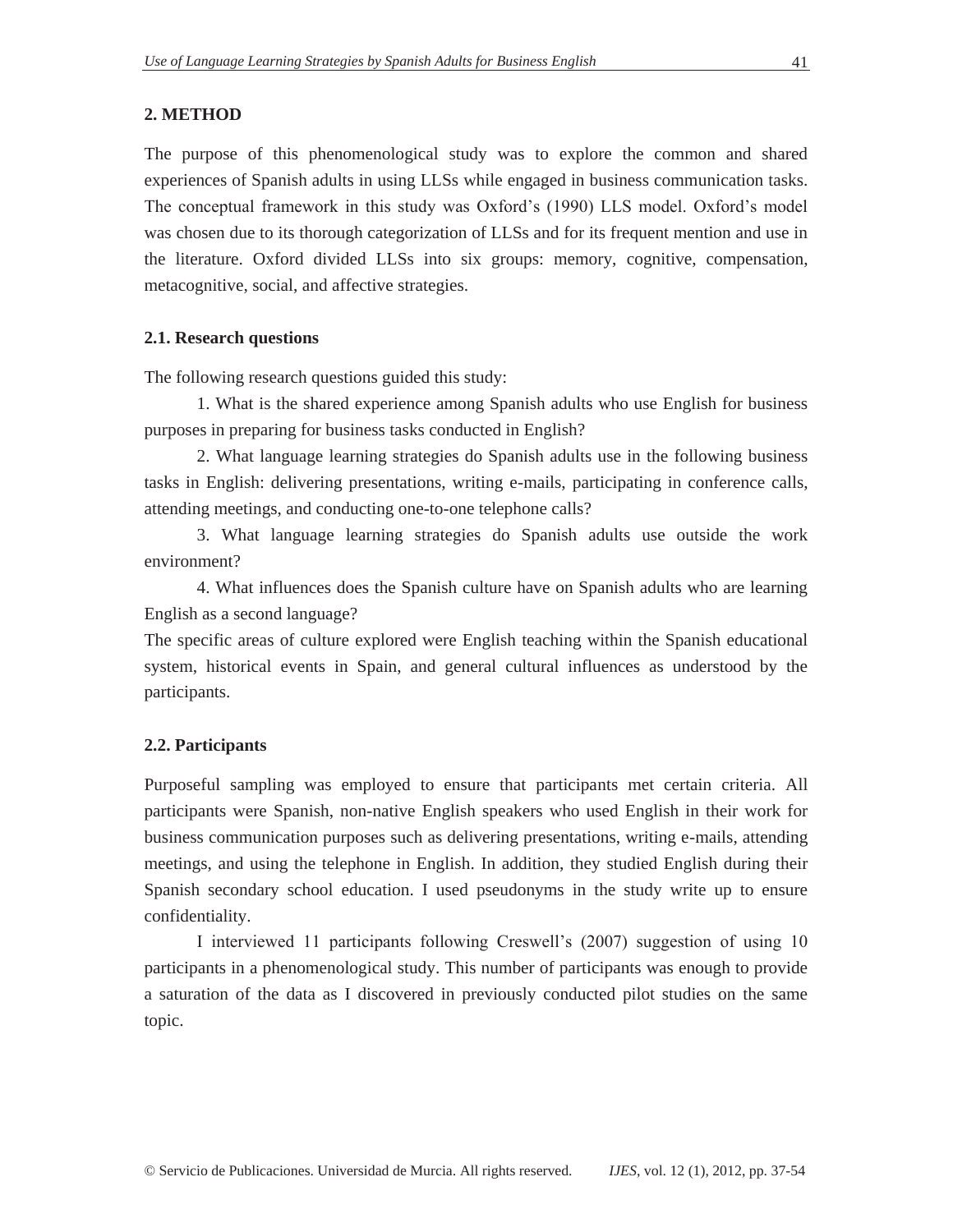### **2.3. Data collection and recording tools**

The data collection tool used in this present study was interviews. Qualitative interviews are characterized by an informal, comfortable, and interactive style with open-ended questions following an interview guide (Moustakas, 1994). I chose interviews as a data collection tool due to their ability to reveal information that other data collection tools are incapable of revealing. In addition, interviews can help understand the phenomenon from the interviewee's perspective (Hatch, 2002).

# *2.3.1. Data Collection Steps*

Creswell (2007) detailed the steps to interviewing that I followed in this present study. First, I identified potential interviewees by employing purposeful sampling. Next, I decided to conduct on-site one-to-one interviews but offered to conduct phone interviews as well. All the participants preferred on-site interviews. I used a digital recording device to record the interviews, which I had tested and found effective in previously conducted pilot interviews. I followed an interview guide in order to cover the issues in the research questions.

I established the first contact with potential participants with an invitation to participate e-mail. This e-mail explained the purpose of the study along with the participant criteria. The e-mail also mentioned the location of the interview, which Creswell (2007) emphasized as being an important step in the data collection process. I initially contacted 18 potential participants to account for possible no responses or potential participants who were not available for the interviews. I was going to interview the first 10 potential participants that confirmed participation. In the end, I interviewed 11 participants due to an unexpected positive response from 11 of the 18 participants.

The interviews were conducted in the offices of the interviewees or in a meeting room in the interviewee's company. I sent each interviewee a consent form by e-mail before the interview. After the interviews, I transcribed the interviews as soon as possible, as suggested by Hatch (2002). I gave each interviewee a pseudonym (Rubin & Rubin, 2005) in order to protect the confidentiality of the interviewees.

## *2.3.2. Data analysis and interpretation plan*

The data analysis and interpretation plan in this study followed Hatch's (2002) description of a typological analysis due to the predetermined categories already established in this study. The categories that I used in the initial data analysis were the following business communication tasks: presentations, e-mails, meetings, conference calls, and one-to-one telephone calls. In addition, further categories included the following: additional English language development activities conducted outside work, motivation factors to continue learning English, and cultural influences on the language learning process. In the category of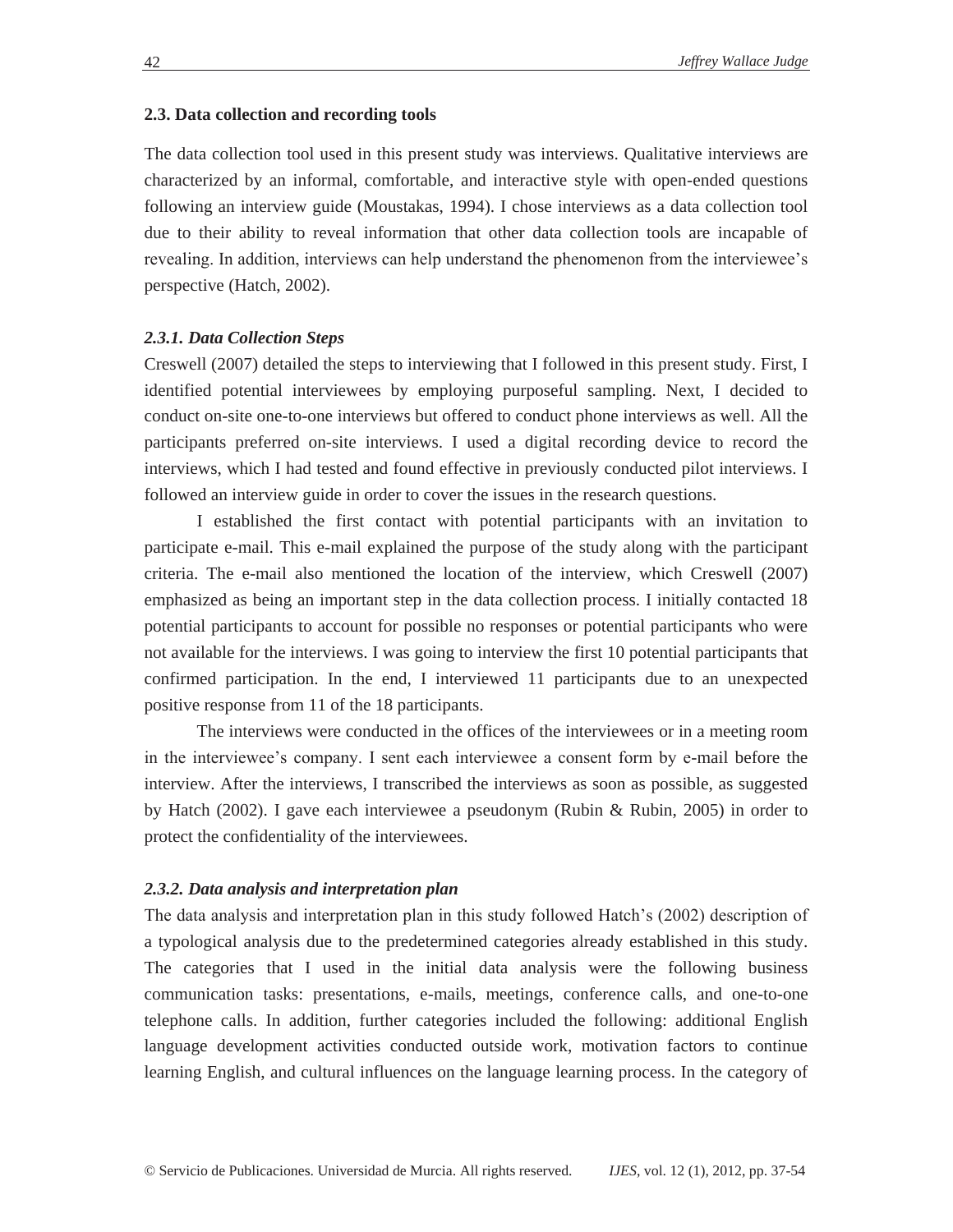cultural influences, I subdivided this area into further categorizations including: the English language learning context in Spanish secondary school, historical issues, and current events.

Language learning strategies (Oxford, 1990) are generally defined as techniques implemented by learners to increase their knowledge, understanding, and use of a second or foreign language. The use of LLSs by learners increases their independence in the learning process.

In the first step of the data analysis, I read all 11 transcripts and identified each participant's LLSs used in business communication tasks along with describing the other previously mentioned typologies. All of the typologies were written in a data analysis matrix so that each participant's answers could be compared to the rest of the participants in order to examine the shared experiences of the participants. Next, I read the typologies of each participant individually and then provided a summary of each typology per participant, along with coding the LLSs of each participant per typology. Then I searched for LLS patterns by reading each typology across the 11 participants.

In the following step, I coded the identified hypothetical patterns by rereading each typology. In order to ensure the quality of the coding and the patterns, I returned to the data in order to confirm or disconfirm these findings. Following this step, I wrote generalizations for each pattern that included examples from the raw data. I conducted follow up with participants when needed for clarification purposes. In the following write up, I used the exact words of the participants despite some awkward phrasing in order to allow the voice of the participants to be heard. Therefore, I adhered to the raw data gained from the interview process in order to ensure the quality of this data collection tool.

Qualitative inquiry focuses on establishing the trustworthiness of the study to ensure against the threats to validity (Creswell, 2007). Lincoln (1995) mentioned several criteria for improving the quality of qualitative research, which I implemented in the research process. Lincoln acknowledged the relational aspect between the researcher and the research participants. One specific criterion she mentioned was that of voice. A quality standard in qualitative enquiry provides a voice for populations that are generally absent. As explained earlier, the Spanish population did not appear in any studies in the literature review on LLSs. Therefore, this study provided a voice for this under-researched population.

#### **3. RESULTS**

#### **3.1. Question 1**

What is the shared experience among Spanish adults who use English for business purposes in preparing for business tasks conducted in English?

This question was asked to explore the common LLSs that all the participants employed while preparing for business tasks in English. The participants in this study shared common patterns of LLS use in the business English communication tasks. The three main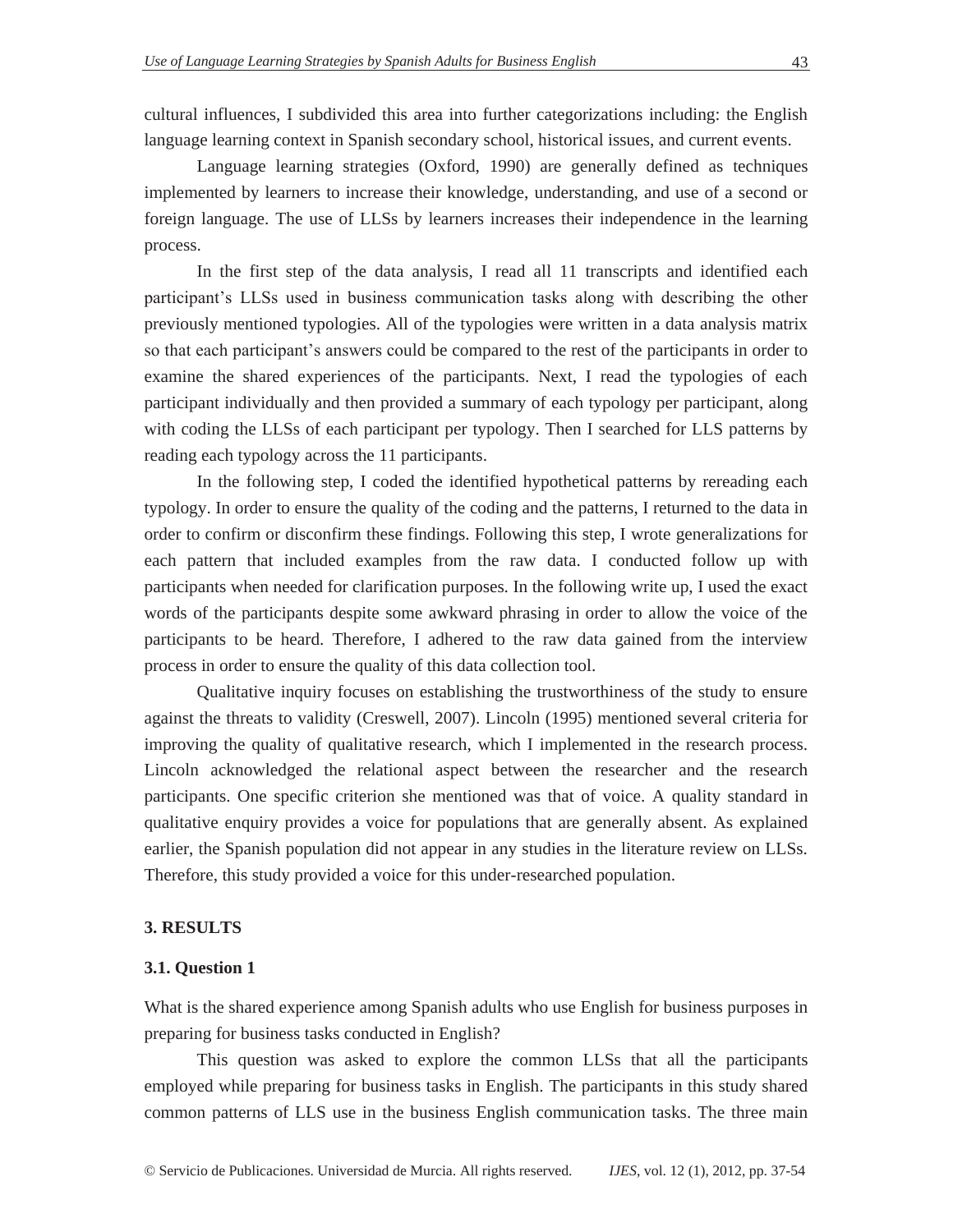LLSs that were shared across the participants were social, cognitive, and metacognitive strategies. I discovered patterns that indicated the absence of use of memory, affective, and compensation strategies. Social strategies emphasize interaction with others in the language learning process. Cognitive strategies refer to the mental processing while sending and receiving messages in a foreign language. Metacognitive strategies indicate an emphasis on planning, preparing, and structuring the learning process (Oxford, 1990).

In the interviews, the evidence of these three strategies appeared in all of the business communicates categories. For example, for social strategies when referring to emails Montse said, "I show to some colleague that had a better level than mine". To prepare for presentations, Ariadna said, "usually if it's a presentation for the affiliates as they come here for two days I usually prefer to do it (the presentation) the second day because first I can go and have lunch with them and for me it's easier when I know the people". Referring to conference calls, Tomás said, "when I have conference calls, fortunately I'm not alone. I'm with other mates from my work".

Cognitive strategies also appeared across all business communication categories. For example, Albert takes notes before a conference call by writing down "how to introduce myself or how I close the conference or how I can ask them some things". For presentations María said, "I would try to summarize the main topics. I would try to do some structure in a brief summary", which corresponds to Oxford's (1990) cognitive strategy of creating structure by summarizing. Tomás uses resources for sending emails. He said, "I can use dictionaries, on my laptop I can use Google translator or word reference and other ones". Using resources for receiving and sending messages corresponds to cognitive strategies according to Oxford (1990).

Metacognitive strategies also appeared across all the business communication categories. One metacognitive strategy according to Oxford (1990) is self evaluating. Tomás demonstrated this strategy with emails when he said, "when I have to write, I try to write simple. I read what I write and then I correct my mistakes". Ismael concurred by saying, "I reread what I have written there in terms of if there is any mistake".

The shared experience among Spanish adults also indicates a lack of preference for memory, affective, and compensation strategies. Memory strategies assist students with remembering language for long-term memory. Affective strategies deal with becoming aware of feelings and attitudes in the language learning process. Compensation strategies allow learners to counterbalance gaps in their language knowledge.

# **3.2. Question 2**

What language learning strategies do Spanish adults use in the following business tasks in English: delivering presentations, writing e-mails, participating in conference calls, attending meetings, and conducting one-to-one telephone calls?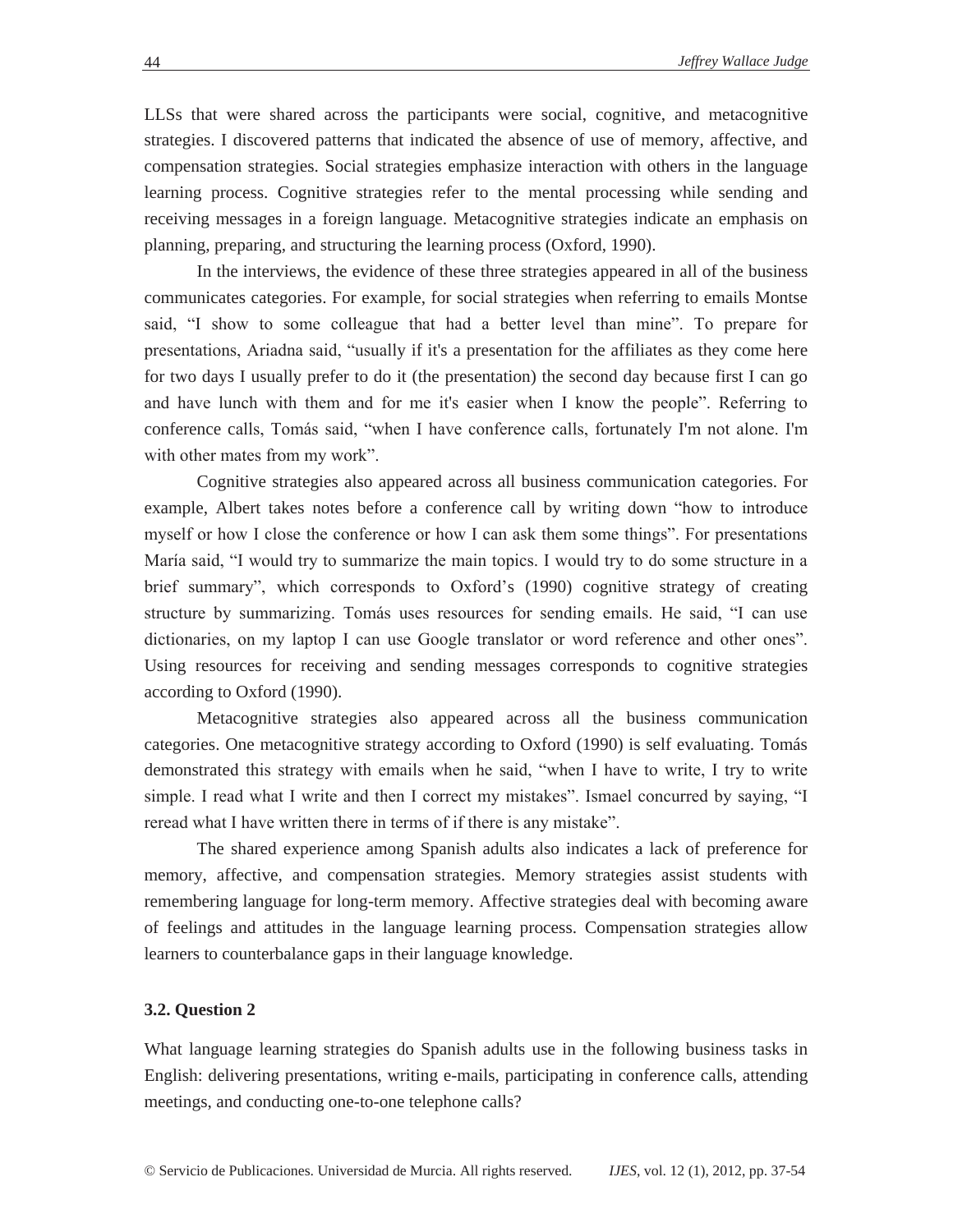I referred to the data analysis matrix and summary chart in each task in order to examine the patterns and provide examples of the patterns from the interviews. Several themes emerged in each business English task. Four main themes emerged across the responses about preparing for and delivering presentations. The four themes for presentations were the following: the importance of preparing a structure for the presentation, the importance of practicing the presentation, the importance of simplifying the presentation as much as possible, and the importance of assessing the audience, specifically the cultural background of the audience.

Several themes appeared in the area of writing e-mails. The themes for writing emails were the following: the importance of using tools, the importance of using expressions from the e-mails of native speakers and colleagues, the importance of simplifying their e-mails, and the importance of providing clear structure.

In order to prepare for conference calls, the research participants explained specific techniques that they apply before, during, and after the conference call. Before the conference call, participants conducted a general review of all important documents pertaining to the call and practiced key phrases and expressions for the conference call. During the conference call, participants would clarify to ensure their understanding of the speaker when they had a difficult time following a speaker's accent. In addition, some of the research participants employed other strategies to follow the conversation such as creating a guide to follow. One participant recorded each conference call in order to consult the recording for clarifying purposes.

In the business communication task of meetings, the participants offered different strategies and techniques that they employ before and during a meeting. Before the meeting, the participants prepare in various ways. The participants emphasized the importance of preparing paperwork before the meeting and convening with their own team before the actual meeting. Some participants explained the importance of preparing opening expressions such as greetings and personal introductions. Another area of preparation for meetings included listening and speaking practice. Some participants increased the amount of English listening input several days before an important meeting by listening to web podcasts.

During a meeting, the participants employed several strategies. To follow the meeting, participants clarified frequently to ensure understanding. In addition, participants paid special attention to speakers with difficult accents. Other participants explained the importance of mentally formulating and clarifying what one wants to say before speaking, which avoids improvisation.

In the final business communication task, one-to-one telephone calls, the participants offered different strategies. Several of the participants prepared before the call by writing notes, writing possible responses to situations or writing what an ideal phone call would entail. Another technique included having all relevant documents handy before making the call. During the call, several of the participants employed specific strategies such as speaking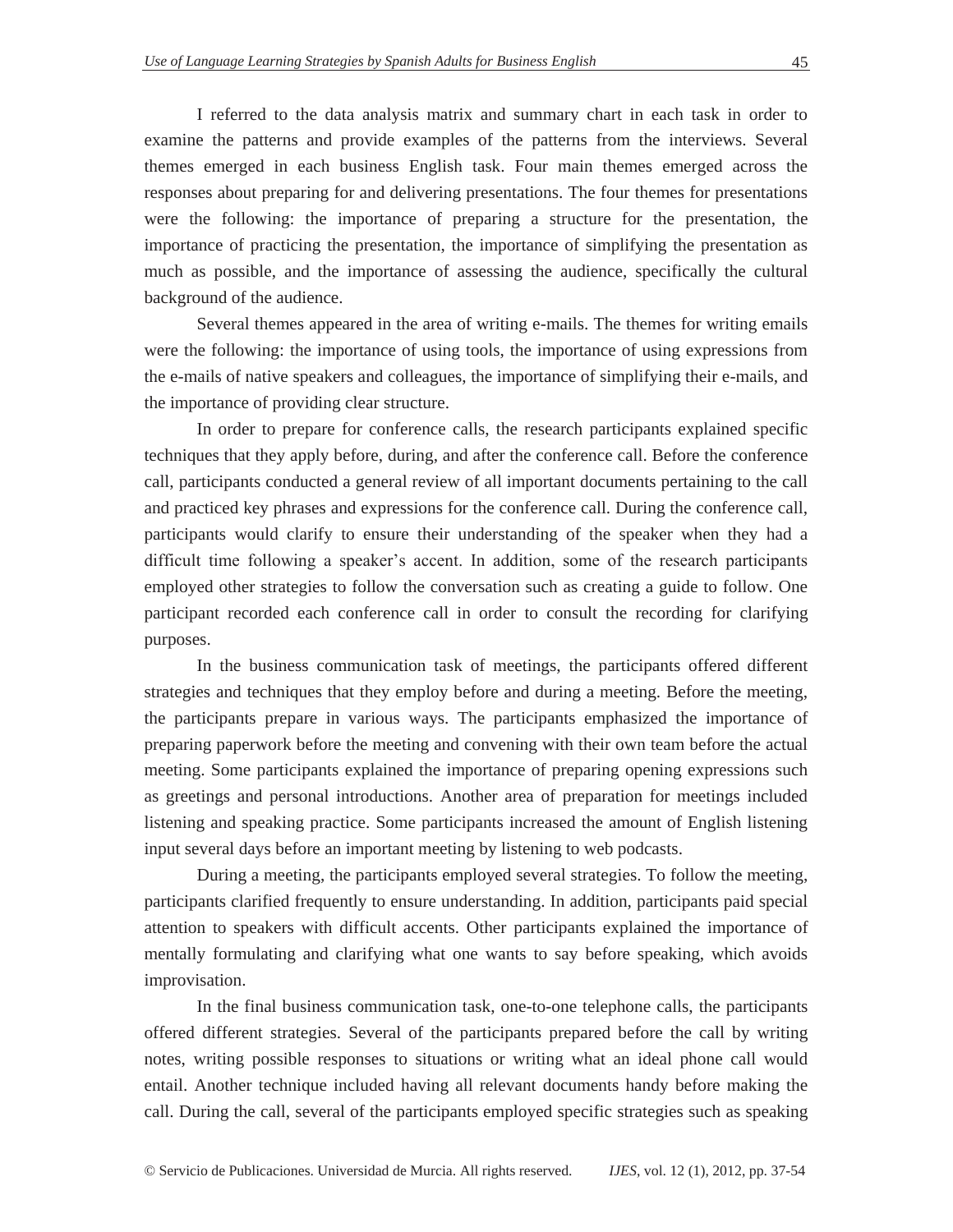slowly and simplifying sentence structures. In addition, some participants mentioned the importance of having a strong and clear voice tone in order to transmit a good, competent image.

#### **3.3. Question 3**

What language learning strategies do Spanish adults use outside the work environment?

During the interviews, I specifically asked all the participants how they developed and improved their English outside the work environment. I asked this question to discover the best practices outside the work environment of the research participants. Understanding these best practices could help current EFL students in their own self-directed learning tasks. One of the most common themes among all the participants was reading in English. The participants read books, magazines, and the internet frequently in English. Another way was by watching television and films in English. The participants made an intentional effort to watch movies and TV in English, never missing an opportunity to listen to the original version. Third, some of the participants practiced their English by speaking with native English speaking friends. Therefore, the participants sought out practice opportunities outside the work environment.

### **3.4. Question 4**

What influences does the Spanish culture have on Spanish adults who are learning English as a second language?

This question was asked to explore the possible cultural influences on LLS use in Spain. In the interviews, the themes that appeared in the data for the research question about culture were the media, the past dictatorship, and the educational system. Six of the participants explained that the lack of original version television and films negatively influenced the improvement of English in Spain. Five of the participants admitted that the past dictatorship in Spain created a barrier for the development of English, affecting the current state of English in Spain. In addition, five of the participants also mentioned that the Spanish educational system does not provide adequate and quality teaching.

Referring to television and movies, the participants acknowledged the difficulty in Spain to find TV and films in original version compared to other European Union (EU) countries. In regards to the past Spanish dictatorship, some of the participants explained how Spain was separated from the rest of Europe during that time, therefore placing Spain behind other EU countries in terms of exposure to English. The participants indicated several problems with the Spanish educational system, slowing the progress of English in Spain. Traditionally, problems included a lack of English speaking opportunities in the English classroom, the large size of the English classroom, the lack of interactive teaching methodology conducted in the class, and the absence of LLSs taught in the classroom. In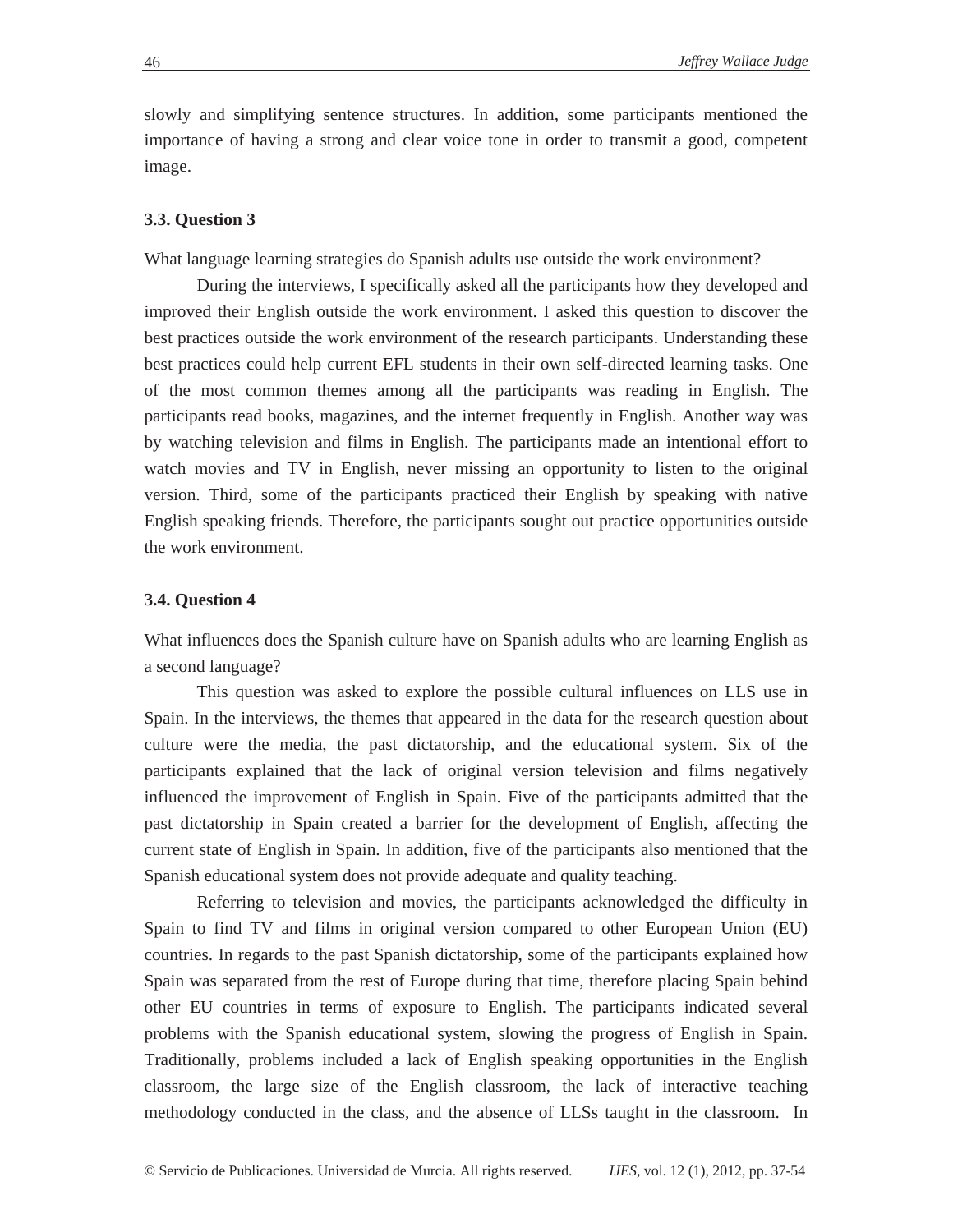addition, most of the participants explained that the main language spoken by teachers and students in the English classroom was not English, but rather Spanish.

## **4. DISCUSSION**

In the first research question about the shared experience among Spanish adults who use English for business purposes in preparing for business tasks conducted in English, the findings revealed an emphasis on social, cognitive, and metacognitive strategies among the participants with an absence of memory, affective, and compensation strategies. The results of this study reflect similar results from some studies in the reviewed literature (Lai, 2009; Mokuedi Magogwe and Oliver, 2007; Riazi, 2007; Wong, 2005).

On the other hand, some studies in the reviewed literature produced differing results (Alptekin, 2007; Brown, 2006; Jiang and Smith, 2009; Saricoban and Saricaoglu, 2008). Alptekin (2007) conducted a quantitative study on Turkish students and found that compensation strategies were most frequently used. Brown (2006) conducted a qualitative study and discovered that participants most frequently chose affective strategies. Jiang and Smith (2009) conducted a qualitative study and discovered that participants most frequently employed memorization strategies. Saricoban and Saricaoglu (2008) conducted a quantitative study on Turkish students and teachers and concluded that their participants most frequently employed metacognitive and compensation strategies. The use of metacognitive strategies coincides with the results of this current study while the use of compensation strategies does not coincide with this current study.

In relation to Oxford's (1990) LLS theory, the findings agree with some of the concepts expressed by Oxford. Oxford expressed that cognitive strategies have the tendency of being frequently employed by language learners, thus agreeing with the results of this current study. Oxford explained that memory and affective strategies have been reported to be less frequently employed strategies by language learners, again agreeing with the results of this study. Oxford indicated that memory strategies may not be frequently employed beyond an elementary foreign language level. Referring to compensation strategies, Oxford explained that lower level students would employ compensation strategies more frequently due to their greater lack of knowledge. The results of this current study concur as the participants did not employ compensation strategies frequently. The participants had a high level of English language competence and therefore did not need to rely on compensation strategies due to the limited gaps in their language knowledge.

Oxford (1990), referring to metacognitive strategies, noted, "learners use these strategies sporadically" (p. 138). The findings of this current study indicate that the Spanish adults used metacognitive strategies consistently among all business communication tasks, thus disagreeing with Oxford's comments about metacognitive strategy use. Regarding social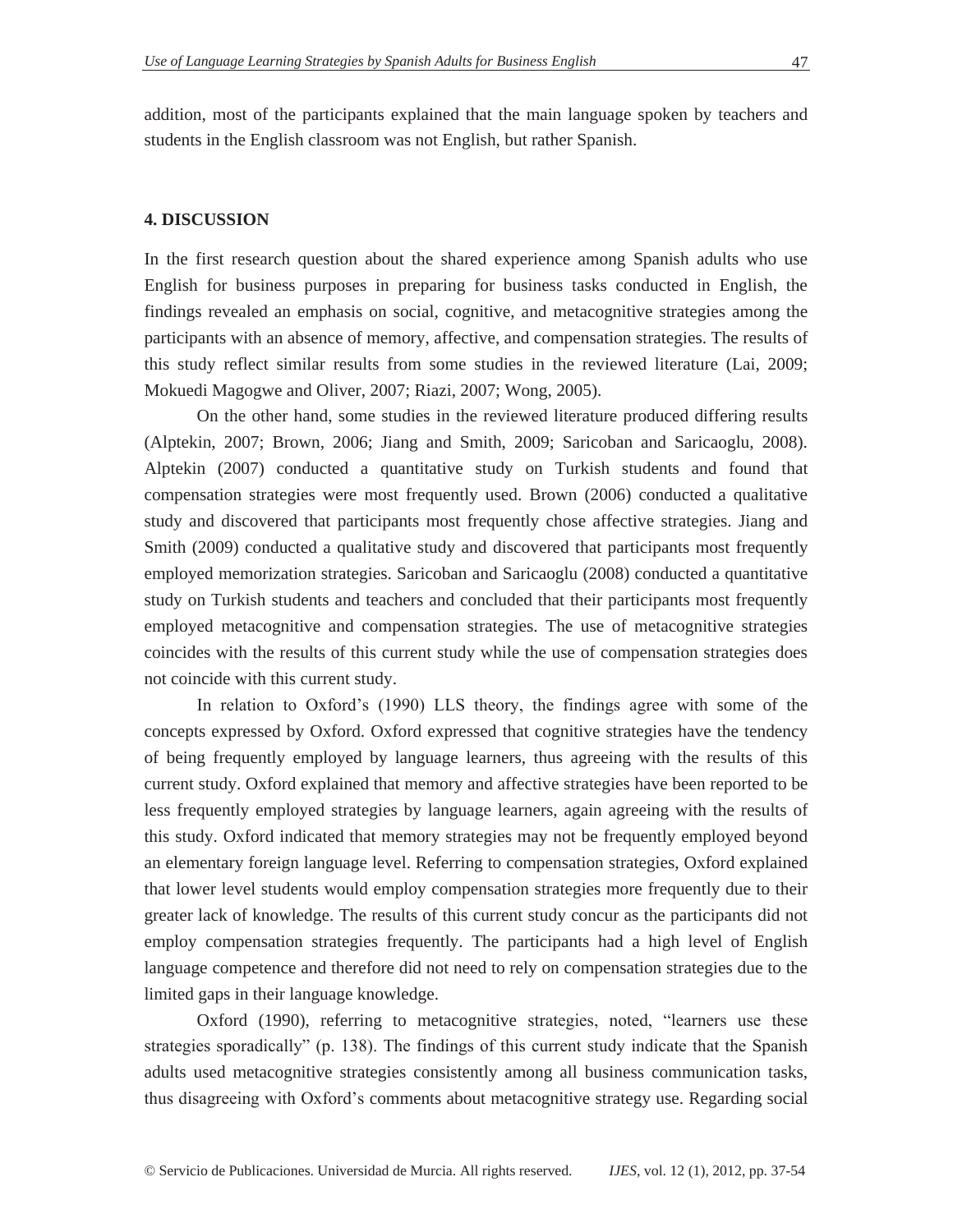strategies, Oxford explained that the school system may discourage social strategies such as cooperating with others due to competitive activities that encourage individual performance and recognition. The participant interviews from this current study did not indicate the use of competitive activities in the English language classroom in Spain. On the contrary, some of the participants indicated a lack of interactive activities.

Contrary to Oxford's (1990) comment about the school discouraging social strategies, the participants frequently employed social strategies such as cooperating with peers and proficient language users during business communication tasks. Cultural factors, such as a tendency towards collectivism in Spain (Hofstede, 2001) may actually encourage these social strategies in collectivist cultures.

In summary, the participants of this present study frequently employed social, cognitive, and metacognitive strategies, concurring with some of the studies in the LLS literature (Lai, 2009; Mokuedi Magogwe & Oliver, 2007; Riazi, 2007; Wong, 2005). In addition, the participants of this study demonstrated a lack of use of some strategies such as memory, compensation, and affective strategies, differing from the results of studies conducted in Turkey (Alptekin, 2007; Saricoban & Saricaoglu, 2008), China (Jiang & Smith, 2009), and the United States (Brown, 2006).

The second research question was: What language learning strategies do Spanish adults use in the following business tasks in English: delivering presentations, writing e-mails, participating in conference calls, attending meetings, and conducting one-to-one telephone calls? The third research question was: What language learning strategies do Spanish adults use outside the work environment? I will combine these two questions together in this discussion due to their similar task based approach to LLSs. In the reviewed literature, several studies also focused on specific language learning tasks of the participants. None of the tasks in the reviewed literature were business communication tasks but rather focused on vocabulary (Akbari & Tahririan, 2009), reading (Ikeda & Takeuchi, 2006 & Zhang et al., 2008), and writing (Hung, 2009). These studies provided the closest point of reference in order to draw conclusions from the literature on research questions 2 and 3 in this current study. All of these task based studies employed a qualitative research design as in this current study.

Akbari and Tahririan (2009) conducted a qualitative study on Iranian students with the purpose of creating a vocabulary learning strategy taxonomy. These authors used an existing taxonomy that contained two main categories; comprehension and learning/acquisition strategies. The taxonomy subdivided these categories further into subcategories, similar to Oxford's (1990) LLS categorization. These authors explained which subcategories the students used, such as oral/written repetition. Two studies focused on reading tasks (Ikeda & Takeuchi, 2006 & Zhang et al., 2008). Ikeda and Takeuchi (2006) conducted a qualitative study on Japanese females while Zhang et al. (2008) conducted a study on Singaporean children. Hung (2009) conducted a qualitative case study on the writing learning strategies of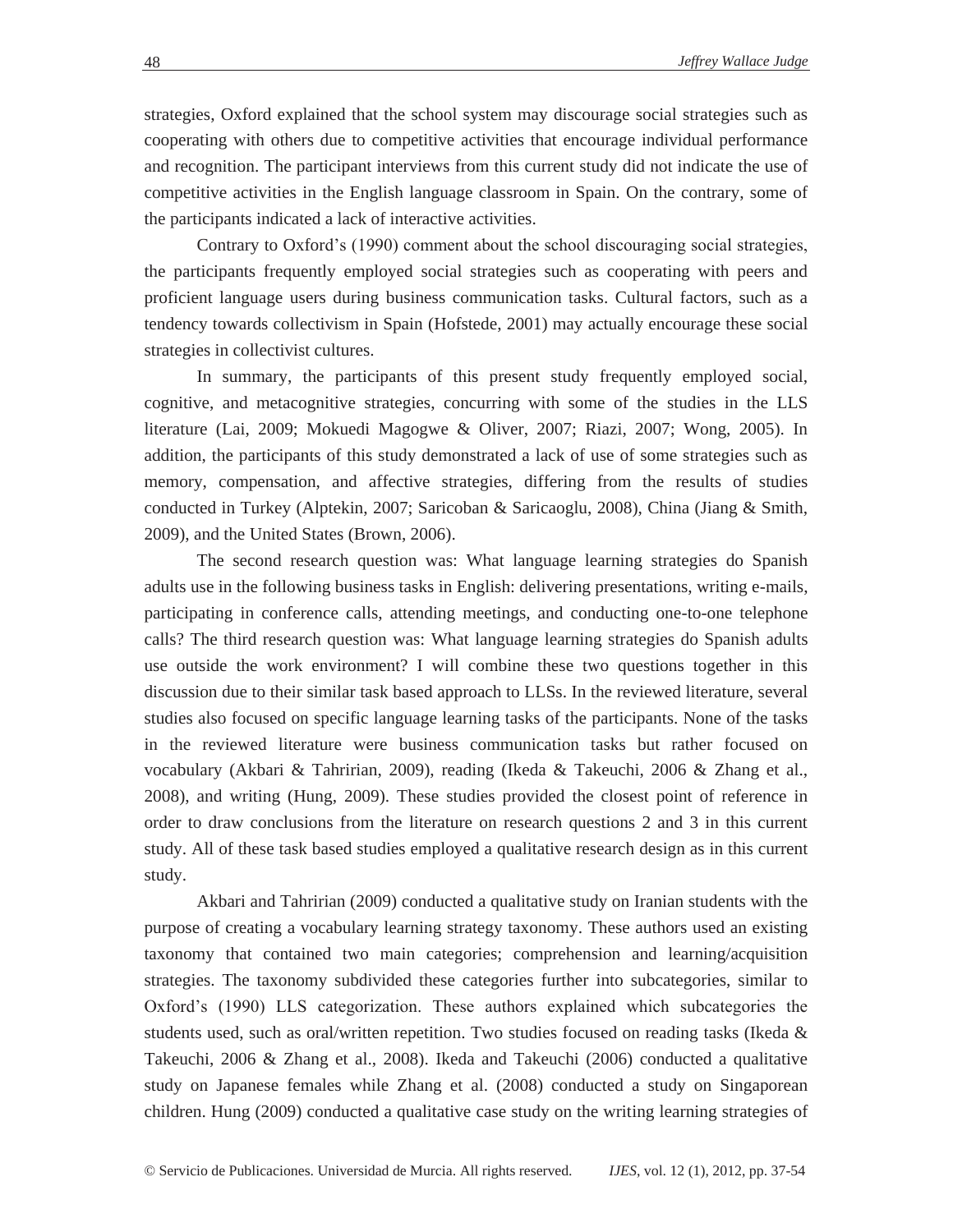two participants in Taiwan. Hung analyzed the data by coding three main typologies: learners' English learning background, learners' writing strategies, and learners' self-assessment practices. Hung explained the different categories of writing strategies used in the study and

In my study, I focused on how the research participants prepared for and engaged in their business communication activities in English. I followed Swan's (2008) approach to LLSs by presenting the LLSs of the participants in each business communication task in the form of "ways of" preparing for and delivering presentations, meetings, etc... As a brief summary, here I demonstrate some of the ways the participants prepare for and engage in these business communication tasks.

demonstrated examples from the data of how the participants employed these strategies.

For presentations, María would prepare by "talking aloud to myself in an empty room and repeat the introduction, body and conclusions for myself". Montse practiced in a similar way when she said, "once I have the idea I try to practice alone and then afterwards I have my partner or a colleague or someone". For meetings, Ismael said, "what you do in a meeting is you try to speak when you are sure about what you are going to say"*.* Albert prepares for conferences calls by writing down specific expressions "to introduce myself or how I close the conference or how I can ask them some things"*.* Juan practices his English outside the work environment by reading "a lot in English. Whenever I can I watch movies in English and I also talk in English with English speaking friends".

The fourth research question was: What influences does the Spanish culture have on Spanish adults who are learning English as a second language? To address this question in the context of the reviewed literature, I referred to two articles that collected data on cultural influences and LLSs (Lee & Oxford, 2008 & Rao, 2005). These articles collected data on the influence of culture in relation to the appropriateness of the SILL with their research population. Therefore, these studies did not specifically explore the cultural influences on LLSs as in this current study but did provide insight into the cultural biases of the SILL.

Rao (2005) conducted a case study with 20 Chinese participants and collected data through participant diaries and interviews in an attempt to modify the SILL to be more culturally appropriate for Chinese EFL students. As a result of the study, Rao eliminated 17 of the original 80 SILL items since the 17 rejected items were considered "unpopular" (p. 53) among the participants. Rao replaced the 17 eliminated items with 17 new items proposed by the participants that did not appear in the original SILL. Lee and Oxford (2008) conducted a similar study with Korean students. They discovered that some of the social strategies were difficult for the participants to employ due to the lack of native speakers in their environment.

Jiang and Smith (2009) and Lai (2009) did not collect data on the cultural influences of LLSs but explained the various influences on a student's LLS choice that I discovered in this current study. Jiang and Smith (2009) noted that the teachers' methodology impacted a students' LLS use, along with language policy. Lai (2009) also mentioned the influence of the teachers' methodology along with the English language educational system. In this current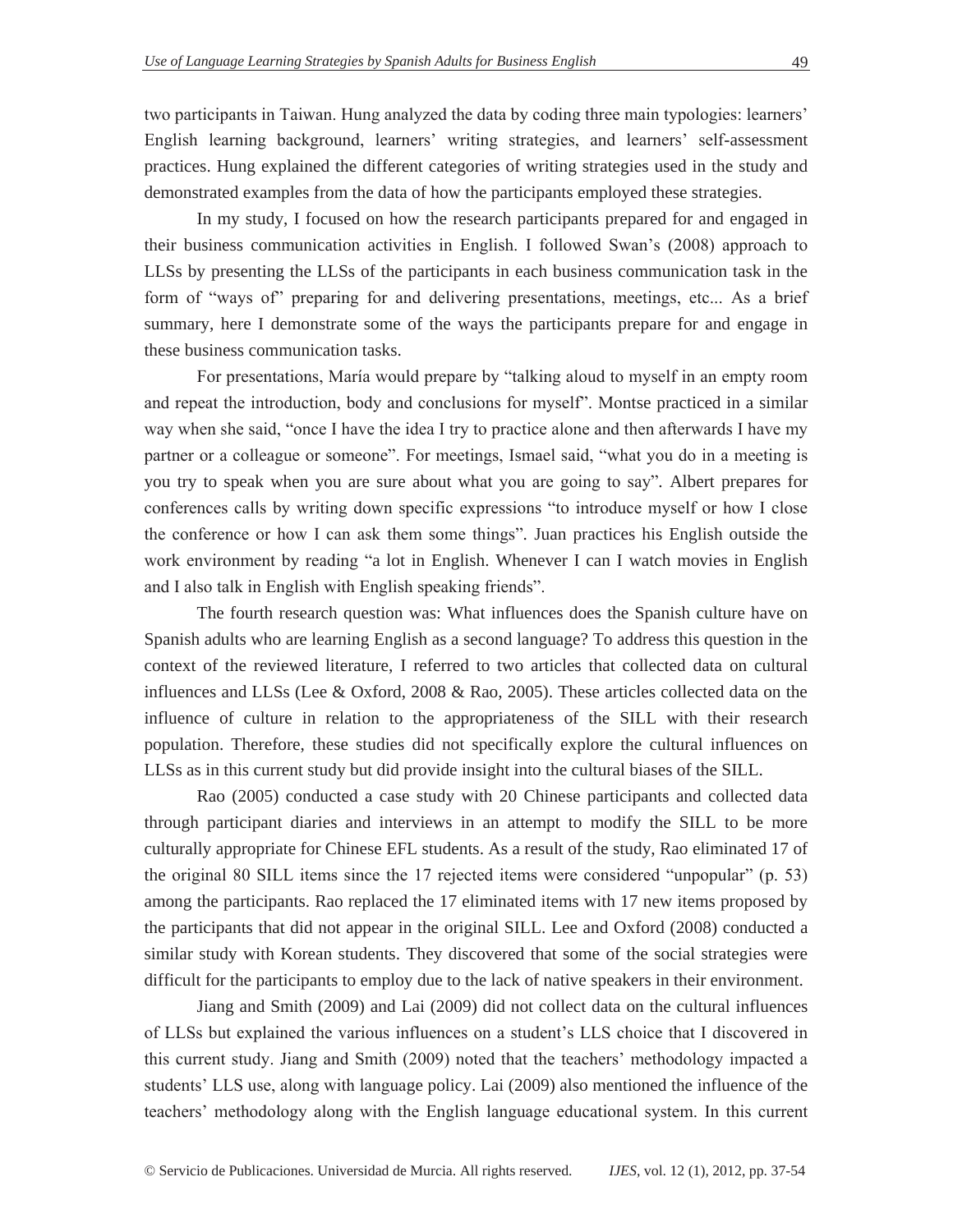study, within the influence of the Spanish culture on Spanish adults learning English, I explored the influence of the Spanish educational system. I discovered that the participants' choice of LLSs in business communications was not necessarily the LLSs taught or used in secondary school.

I discovered that most of the English teachers in Spanish secondary school did not teach specific LLSs in the English classroom. The teachers that taught LLSs used memorization strategies in the form of flashcards with vocabulary or grammar. Bea explained what her teacher did with memorization strategies. "We had to prepare these little cards with the 3 tenses of the verbs and we put them through a binder. We had a lot of these cards and there are all the verbs and they were in three different colors so we would have yellow cards for irregular groups and we would have white cards for the regular groups".

Surprisingly, the participants did not employ memory strategies frequently in their business communication tasks. Therefore, I would extend Jiang and Smith (2009) and Lai's (2009) comments on the influence of culture on LLS use by asking how culture influences these strategies. Perhaps the frequent use of some strategies in an educational system, like memory strategies in Spain, causes students to later reject these strategies in adulthood.

In addition, one of the patterns that I detected was the lack of speaking activities and interactive methodology in Spanish secondary school indicating a lack of employed social strategies. Jordi demonstrated this when he said, "when I was 17 and 18, they tried to do everything in English but the other years it was a Spanish speaking class with everything on paper". In the data analysis, I discovered that social strategies were frequently employed by the participants during business communication tasks. Therefore, it appears that the LLSs used in adulthood are not necessarily the LLSs used in secondary school.

On the other hand, from the data analysis I discovered that many of the classroom activities in Spanish secondary school focused on cognitive strategies such as translating and analyzing grammar. Albert demonstrated this grammar focus when he said that his English class was, "all grammar, all the time with grammar. It was typical in the 70s. The teacher started with the verb 'to be' on the blackboard in the first class". Therefore, cognitive strategies were frequently used in the English classroom in Spanish secondary school and employed by the participants during business communication tasks.

### **5. CONCLUSION**

 Spanish adults who use English for business communication tasks focus on social, cognitive, and metacognitive strategies. They employ a variety of actions in preparing for and conducting these tasks, such as cooperating with peers, using numerous resources, and organizing their tasks. They did not employ many affective, compensation, or memory strategies. The participants provided rich data into specific strategies they employ before and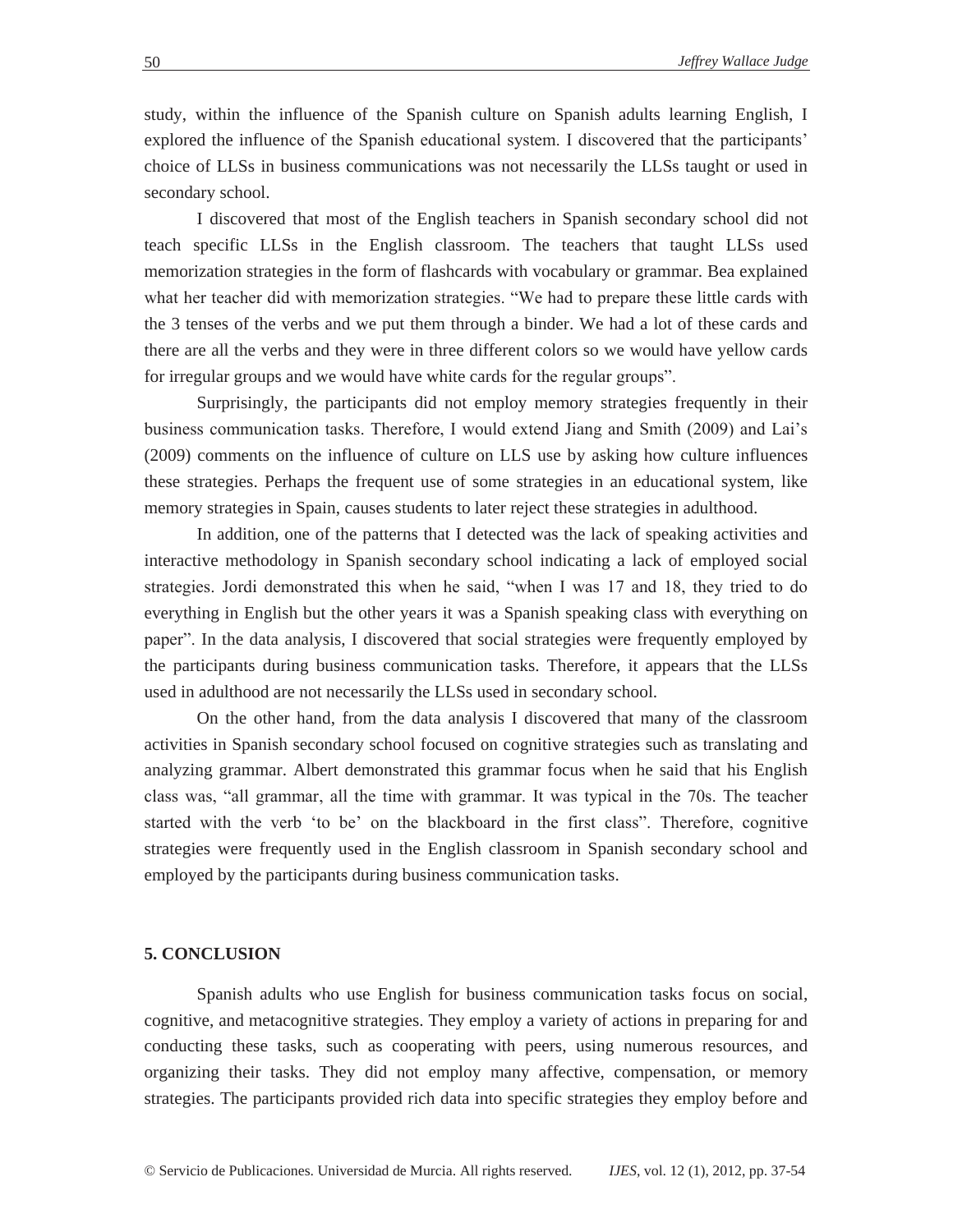during their business communication tasks in English that can be used to help EFL teachers and students alike in Spain and similar countries.

 The participants demonstrated a sense of purpose, structure, and organization in their business communication tasks. María demonstrates this point when she said, "if you want to learn you must be very pro-active". María worked on her presentations by "preparing always a structure, the introduction, the body". Bea demonstrated this sense of structure with her emails when she said, "I structure my e-mails". While referring to meetings Ariadna said, "first of all I think I would prepare an agenda to see which are the points that are going to be treated during the meeting".

 The participants also demonstrated a cultural awareness beyond the Spanish borders as demonstrated by Juan, "I've traveled a lot so I know what Spain represents". Tomás expressed this importance of cultural awareness when he said, "we have to understand other people". He continued his thought by saying, "it's like I want to be a citizen of the world and that's why I think it's good to improve my English". In addition to cultural awareness, the participants recognized the importance of English as seen in Jordi's comment, "you are not a responsible person if you don't try to understand English". Ariadna said, "you need it (English) for everything today". The participants recognized the importance and use of English not only in the work environment, but in all aspects of their lives. In conclusion, Spanish adults engaged in business communication tasks in English employ a variety of LLSs, have cultural awareness, and an understanding of the importance of English to achieve competence in these tasks.

## **REFERENCES**

- Abou Baker El-Dib, M. (2004). Language learning strategies in Kuwait: Links to gender, language level, and culture in a hybrid context. *Foreign Language Annals, 37*(1), 85–95.
- Akbari, R., & Hosseini, K. (2008). Multiple intelligences and language learning strategies: Investigating possible relations. *System, 36*(2), 141–155.
- Akbari, Z., & Tahririan, M. N. (2009). Vocabulary learning strategies in an ESP context: The case of Para/medical English in Iran. *Asian EFL Journal, 11*(1), 39–61.
- Alptekin, C. (2007). Foreign language learning strategy choice: Naturalistic versus instructed language acquisition. *Journal of Theory and Practice in Education, 3*(1), 4–11.
- Baker, W., & Boonkit, K. (2004). Learning strategies in reading and writing: EAP contexts. *Regional Language Centre Journal RELC Journal, 35*(3), 299–328.
- Bin, X., (2008). Application of learning strategies and college English reading achievements. *US-China Foreign Languages, 6*(5), 39–45.
- Breiteneder, A. (2008). English as a lingua franca in Europe: An empirical perspective. *World Englishes, 28*(2), 256–269.
- Brown, J. (2006). Locus of learning and affective strategy use: Two factors affecting success in selfinstructed language learning. *Foreign Language Annals, 39*(4), 640–659.
- Chamot, A. U., & Kupper, L. (1989). Learning strategies in foreign language instruction. *Foreign Language Annals, 22*(1), 13–22.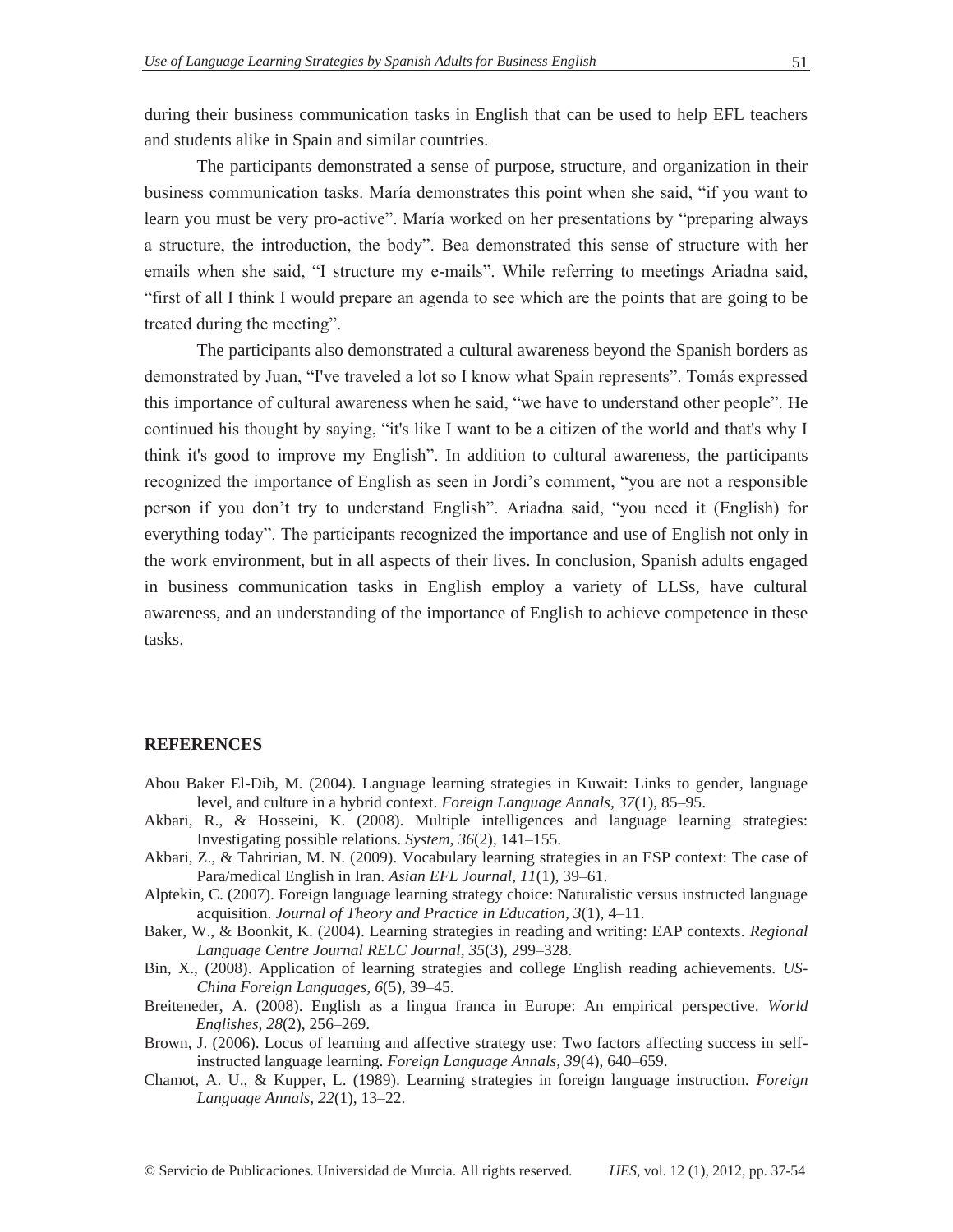- Chen, M. L. (2009). Influence of grade level on perceptual learning style preferences and language learning strategies of Taiwanese English as a foreign language learners. *Learning and individual differences*, *19*, 304–308.
- Cohen, A. & Macaro, E. (Eds.) (2007). *Language learner strategies: 30 years of research and practice*. Oxford: Oxford University Press.
- Creswell, J. W. (2007). *Qualitative inquiry & research design: Choosing among five approaches*. (2nd edition). Thousand Oaks, CA: Sage Publications.
- Cross, J. (2009). Effects of listening strategy instruction on news videotext comprehension. *Language Teaching Research, 13*(2). 151–176.
- Desai, D. (2008). Globalization and the English skills gap. *Chief Learning Officer, 7*(6), 62–63.
- Gallagher-Brett, A. (2007). What do learners' beliefs about speaking reveal about their awareness of learning strategies? *Language Learning Journal, 35*(1), 37-49.
- Gao, X. (2006). Understanding changes in Chinese students' uses of learning strategies in China and Britain: A socio-cultural re-interpretation. *System, 34*(1), 55–67.
- Graham, S. (2007). Learner strategies and self-efficacy: making the connection. *Language Learning Journal, 35*(1), 81–93.
- Grainger, P. (2005) Second language learning strategies and Japanese: Does orthography make a difference? *System, 33*(2), 327–339.
- Griffiths, C. (2007). Language learning strategies: students' and teachers' perceptions. *ELT Journal, 61*(2), 91–99.
- Hatch, J. A. (2002). *Doing qualitative research in education settings.* Albany, NY: State University of New York Press.
- Hofstede, G. (2001). *Culture's consequences: Comparing values, behaviors, institutions, and organizations across nations* (2<sup>nd</sup> ed.). Thousand Oaks, CA: Sage Publications Ltd.
- Hong-Nam, K., & Leavell, A. G. (2007). A comparative study of language learning strategy use in an EFL context: Monolingual Korean and bilingual Korean-Chinese university students. *Asia Pacific Education Review, 8*(1), 71–88.
- Hsiao, T. Y. (2004). Testing a social psychological model of strategy use with students of English as a foreign language. *Psychological Reports, 95*, 1059–1071.
- Hung, S. T. (2009). Promoting self-assessment strategies: an electronic portfolio approach. *Asian EFL Journal,* 11(2), 129-146.
- Ikeda, M., & Takeuchi, O. (2006). Clarifying the differences in learning EFL reading strategies: An analysis of portfolios. *System, 34*(3), 384-398.
- Jiang, X., & Smith, R. (2009). Chinese learners' strategy use in historical perspective: A crossgenerational interview–based study. *System, 37*(2), 286-299.
- Jie, L., & Xiaoquing, Q. (2006). Language learning styles and learning strategies of tertiary-level English learners in China. *RELC Journal, 37*(1), 67–90.
- Ju, C. Y. (2009). In-service adult learners' English learning strategies in Taiwan. *The International Journal of Learning, 16*(19), 119–132.
- Khalil, A. (2005). Assessment of language learning strategies used by Palestinian EFL learners. *Foreign Language Annals, 38*(1), 108–119.
- Lai, Y. C. (2009). Language learning strategy use and English proficiency of university freshman in Taiwan. *TESOL Quarterly, 43*(2), 255-280.
- Lamb, M. (2004). 'It depends on the students themselves': Independent language learning at an Indonesian state school. *Language, Culture and Curriculum, 17*(3), 229–245.
- Lee, K. R., & Oxford, R. (2008). Understanding EFL learners' strategy use and strategy awareness. *Asian EFL Journal, 10*(1), 7–32.
- Lincoln, Y. S. (1995). Emerging criteria for quality in qualitative and interpretive research. *Qualitative Inquiry, 1*(3), 275-289.
- Manfred, W.M.F. (2007). The relationships between the use of metacognitive language-learning strategies and language-learning motivation among Chinese-speaking ESL learners at a vocational education institute in Hong Kong. *Asian EFL Journal, 9*(3), 93–117.
- Mizumoto, A., & Takeuchi, O. (2009). Examining the effectiveness of explicit instruction of vocabulary learning strategies with Japanese EFL university students. *Language Teaching Research, 13*(4), 425–449.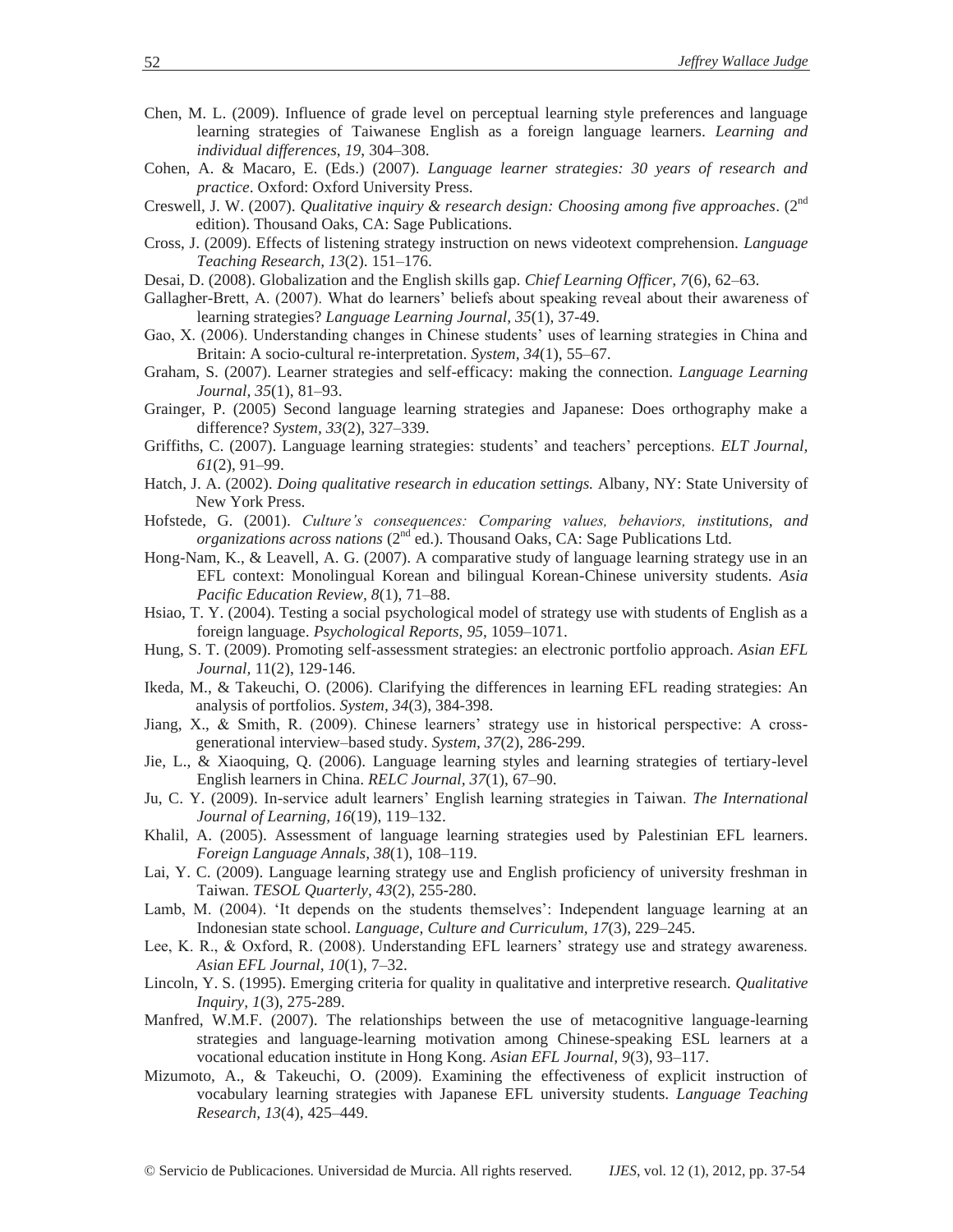- Mokuedi Magogwe, J., & Oliver, R. (2007). The relationship between language learning strategies, proficiency, age and self-efficacy beliefs: A study of language learners in Botswana. *System, 35*(2), 338–352.
- Moustakas, C. (1994). *Phenomenological research methods.* Thousand Oaks, CA: Sage Publications, Inc.
- Nakatani, Y. (2005). The effects of awareness-raising training on oral communication strategy use. *Modern Language Journal, 89*(i), 76-91.
- Nakatani, Y. (2006). Developing an oral communication strategy inventory. *Modern Language Journal, 90*(ii), 151-169.
- Nisbet, D. L., Tindall, E. R., & Arroyo, A. A. (2005). Language learning strategies and English proficiency of Chinese university students. *Foreign Language Annals, 38*(1), 100-107.
- Noormohamadi, R. (2009). On the relationship between language learning strategies and foreign language anxiety. *Pan-Pacific Association of Applied Linguistics, 13*(1), 39–52.
- Oxford, R. (1990). *The good language learner: What every teacher should know.* New York: Newbury House Publishers.
- Oxford, R. L. (1993). Research on second language learning strategies. *Annual Review of Applied Linguistics, 13*, 175–187.
- Oxford, R. Cho, Y, Leung, S., & Kim, H.J. (2004). Effect of the presence and difficulty of task on strategy use: an exploratory study. *International Review of Applied Linguistics in Language Teaching, 42*(1), 1-47.
- Parks, S., & Raymond P. M. (2004). Strategy use by nonnative English-speaking students in an MBA program: not business as usual. *Modern Language Journal, 88*(Iii), 374-389.
- Rahimi, M., Riazi, A., & Saif, S. (2008). An investigation into the factors affecting the use of language learning strategies by Persian EFL learners. *Canadian Journal of Applied Linguistics, 11*(2), 31–60.
- Rao, Z. (2005). Adapting the SILL (strategy inventory for language learning) to suit students in a Chinese context. *Hong Kong Journal of Applied Linguistics, 10*(2), 52–70.
- Rao, Z. (2006). Understanding Chinese students' use of language learning strategies from cultural and educational perspectives. *Journal of Multilingual & Multicultural Development, 27*(6), 491– 508.
- Riazi, A. (2007). Language learning strategy use: Perceptions of female Arab English majors. *Foreign Language Annals, 40*(3), 433–440.
- Rubin, J. (1975). What the 'good language learner' can teach us. *TESOL Quarterly, 9*(1), 41–51.
- Rubin, H. J., & Rubin, I. S. (2005). *Qualitative interviewing: The art of hearing data* (2<sup>nd</sup> ed.). Thousand Oaks, CA: Sage Publications, Inc.
- Saricoban, A., & Saricaoglu, A. (2008). The effect of the relationship between learning and teaching strategies on academic achievement. *Novitas-Royal, 2*(2), 162–175.
- Stern, H.H. (1975). What can we learn from the good language learner? *Canadian Modern Language Review, 31*(4), 304-318.
- Swan, M. (2008). Talking sense about learning strategies. *Regional Language Centre Journal RELC Journal, 39*, 262–273.
- Tercanlioglu, L. (2004). Exploring gender effect on adult foreign language learning strategies. *Issues in Educational Research, 14*(2), 181–193.
- Tseng, W. T., Dörnyel, Z., & Schmitt, N. (2006). A new approach to assessing strategic learning: The case of self-regulation in vocabulary acquisition. *Applied Linguistics, 27*(1), 78–102.
- Wenden, A. L. (1986). What do second-language learners know about their language learning? A second look at retrospective accounts. *Applied Linguistics, 7*(2), 186–204.
- Wong, M. S. L. (2005). Language learning strategies and language self-efficacy: Investigating the relationship in Malaysia. *Regional Language Centre Journal: RELC, 36*(3), 245–269.
- Woodrow, L. (2005). The challenge of measuring language learning strategies. *Foreign Language Annals, 38*(1), 90–99.
- Woodrow, L. J. (2006). A model of adaptive language learning. *Modern Language Journal, 90*(3), 297–319.
- Wu, Y.L. (2008). Language learning strategies used by students at different proficiency levels. *Asian EFL Journal, 10*(4), 75–95.